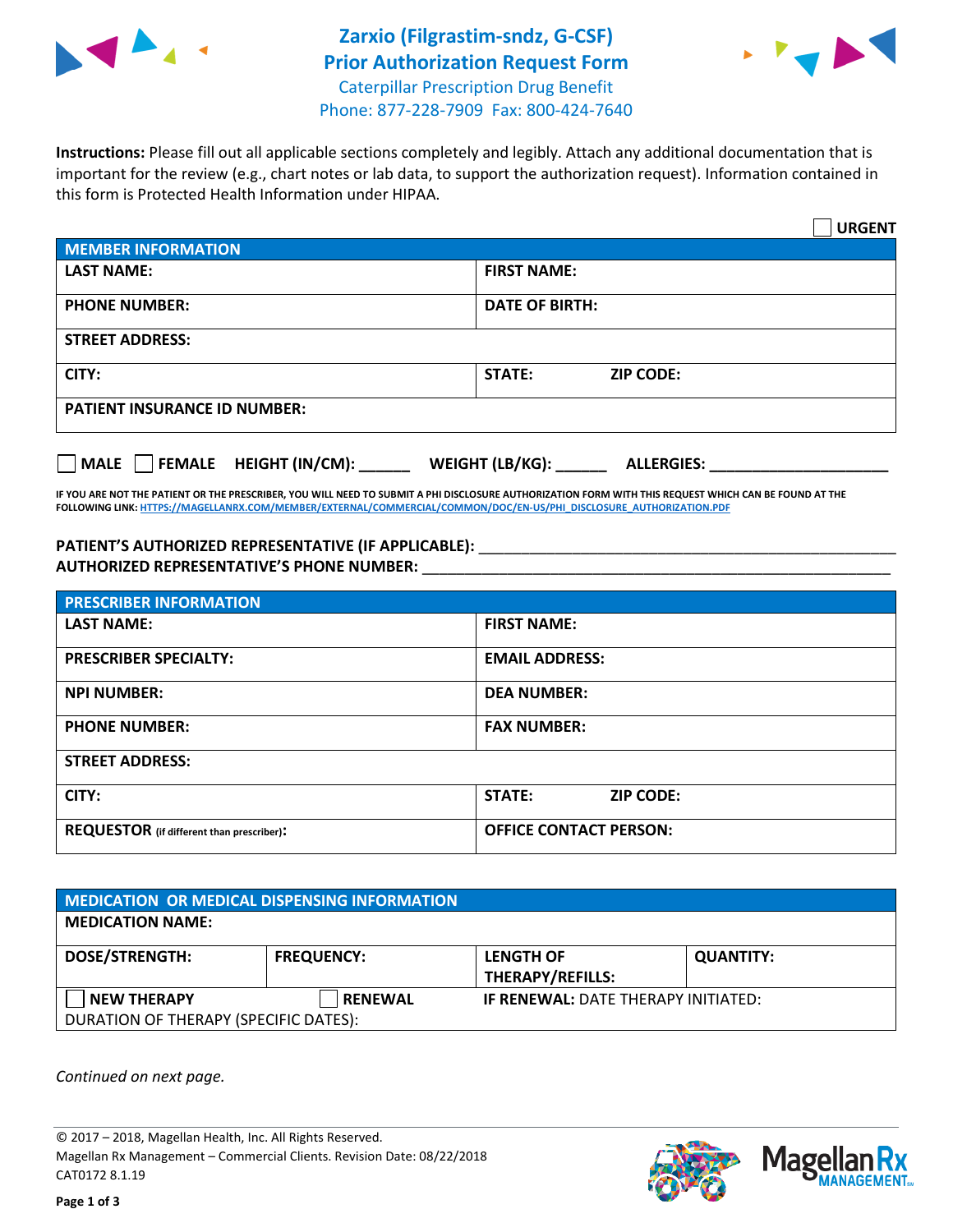



| <b>MEMBER'S FIRST NAME:</b>                                                                                                                                                                                                                                                                                                                                                                                                                                                                                                                                                                                                                                                                                                                                                                                                                                                                                                                                                                                           |                                                                                                                                                                                                |  |  |  |
|-----------------------------------------------------------------------------------------------------------------------------------------------------------------------------------------------------------------------------------------------------------------------------------------------------------------------------------------------------------------------------------------------------------------------------------------------------------------------------------------------------------------------------------------------------------------------------------------------------------------------------------------------------------------------------------------------------------------------------------------------------------------------------------------------------------------------------------------------------------------------------------------------------------------------------------------------------------------------------------------------------------------------|------------------------------------------------------------------------------------------------------------------------------------------------------------------------------------------------|--|--|--|
|                                                                                                                                                                                                                                                                                                                                                                                                                                                                                                                                                                                                                                                                                                                                                                                                                                                                                                                                                                                                                       | <b>NO</b><br>YES (if yes, complete below)                                                                                                                                                      |  |  |  |
| <b>DURATION OF THERAPY (SPECIFY</b><br>DATES):                                                                                                                                                                                                                                                                                                                                                                                                                                                                                                                                                                                                                                                                                                                                                                                                                                                                                                                                                                        | <b>RESPONSE/REASON FOR</b><br><b>FAILURE/ALLERGY:</b>                                                                                                                                          |  |  |  |
|                                                                                                                                                                                                                                                                                                                                                                                                                                                                                                                                                                                                                                                                                                                                                                                                                                                                                                                                                                                                                       | <b>ICD-10:</b>                                                                                                                                                                                 |  |  |  |
|                                                                                                                                                                                                                                                                                                                                                                                                                                                                                                                                                                                                                                                                                                                                                                                                                                                                                                                                                                                                                       |                                                                                                                                                                                                |  |  |  |
| 3. REQUIRED CLINICAL INFORMATION: PLEASE PROVIDE ALL RELEVANT CLINICAL INFORMATION TO SUPPORT A<br>PRIOR AUTHORIZATION.                                                                                                                                                                                                                                                                                                                                                                                                                                                                                                                                                                                                                                                                                                                                                                                                                                                                                               |                                                                                                                                                                                                |  |  |  |
|                                                                                                                                                                                                                                                                                                                                                                                                                                                                                                                                                                                                                                                                                                                                                                                                                                                                                                                                                                                                                       |                                                                                                                                                                                                |  |  |  |
| Is the prescribed medication being used to prevent febrile neutropenia in a previously untreated adult or pediatric<br>patient? □ Yes<br>$\Box$ No<br>Does the patient have a diagnosis of a non-myeloid malignancy and is the patient receiving chemotherapy and/or<br>radiotherapy with an expected incidence of febrile neutrophenia of 20% or greater? $\Box$ Yes $\Box$ No<br>Is the patient at an increased risk for developing chemotherapy-induced infections due to any of the following<br>reasons? (Please Circle)<br>$\Box$ Pre-existing neutropenia (ANC of 1,000/mm <sup>3</sup> or less)<br>□ Extensive prior exposure to chemotherapy OPrevious exposure of pelvis or other areas of large amounts of bone<br>marrow to radiation<br>$\Box$ History of recurrent febrile neutropenia from chemotherapy<br>$\Box$ Patient is 65 years of age or older<br>□ Patient has a condition that can potentially increase the risk of serious infection (i.e., HIV/AIDS)<br><i>*Please submit documentation</i> |                                                                                                                                                                                                |  |  |  |
| $\Box$ ANC of 1,000/mm <sup>3</sup> or less of BMT or myelodysplasia-related neutropenia<br>$\Box$ ANC of 500/mm <sup>3</sup> or less with HIV/AIDS<br>$\Box$ ANC of 1,5000/mm <sup>3</sup> or less with severe chronic neutropenia of congenital, cyclic or idiopathic origin or for use<br>with peripheral blood progenitor cell (PBPC) transplantations<br>□ Neutropenia due to acute leukemia (AML and ALL)<br>$\Box$ WBC count less than 3.0 K/µL (3,000 cells/mm <sup>2</sup> ) and is post-transplantation of the liver or kidney                                                                                                                                                                                                                                                                                                                                                                                                                                                                              |                                                                                                                                                                                                |  |  |  |
| *Please submit documentation.<br>Are there any other comments, diagnoses, symptoms, medications tried or failed, and/or any other information the<br>physician feels is important to this review?                                                                                                                                                                                                                                                                                                                                                                                                                                                                                                                                                                                                                                                                                                                                                                                                                     |                                                                                                                                                                                                |  |  |  |
|                                                                                                                                                                                                                                                                                                                                                                                                                                                                                                                                                                                                                                                                                                                                                                                                                                                                                                                                                                                                                       | 1. HAS THE PATIENT TRIED ANY OTHER MEDICATIONS FOR THIS CONDITION?<br>Is the patient 18 years of age or older? $\Box$ Yes $\Box$ No<br>Does the patient have any of the following conditions?* |  |  |  |